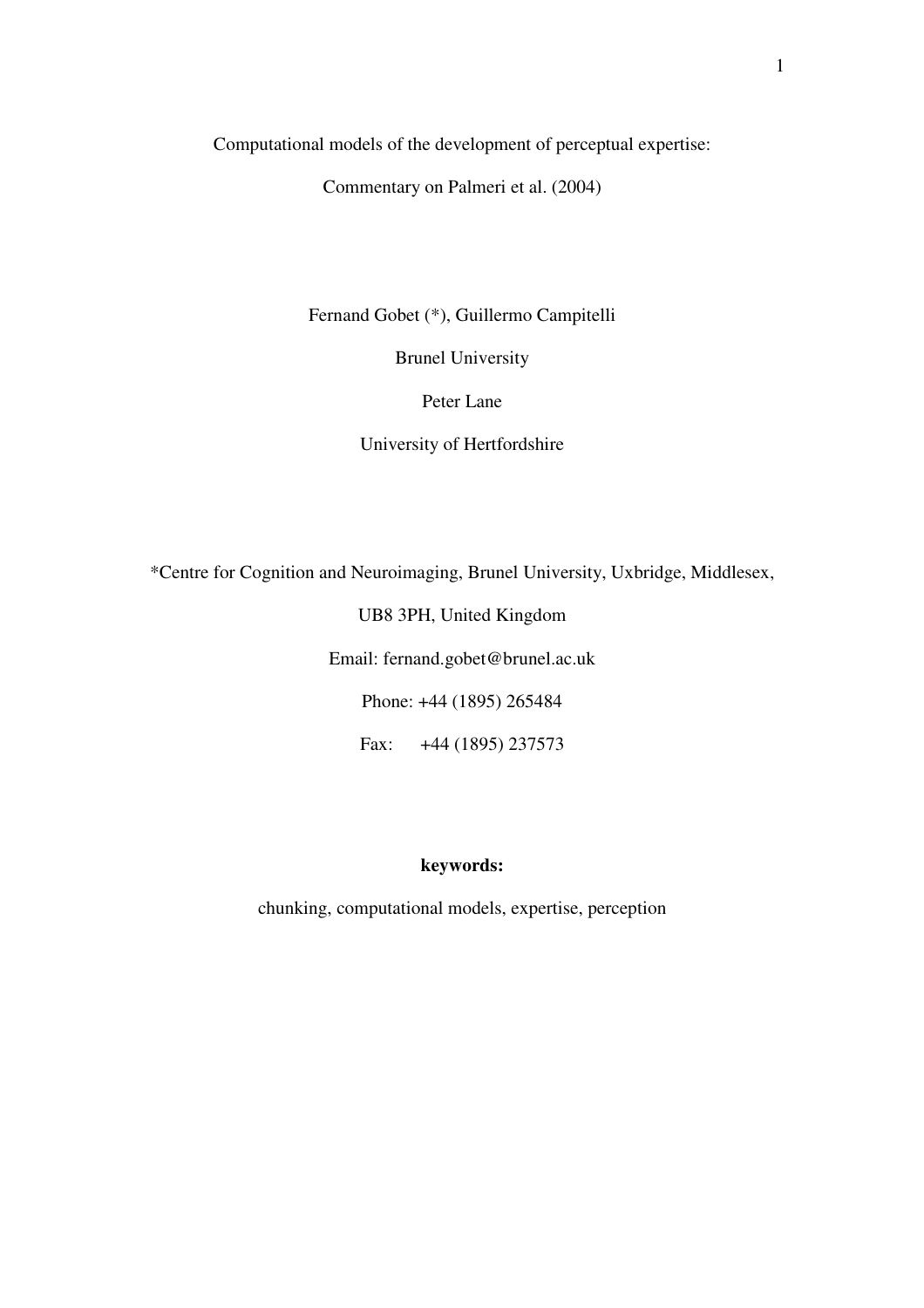In a recent article, Palmeri, Wong and Gauthier ${}^{1}$  have argued that computational models may help direct hypotheses about the development of perceptual expertise. They support their claim by an analysis of models from the object-recognition and perceptual-categorization literatures. Surprisingly, however, they do not consider any computational models from traditional research into expertise, essentially the research deriving from Chase and Simon's chunking theory<sup>2,3</sup>, which itself was influenced by De Groot's study of chessplayers<sup>4</sup>. This is unfortunate, as a series of computational models based on perceptual chunking have explained a substantial number of phenomena related to expert behaviour and provide mechanisms that directly address the question of perceptual expertise.

This neglect is perhaps due to the belief (p. 378) that "early expertise research focused on problem solving, decision making and reasoning. But recent years have seen growing interest in perceptual expertise […]". This statement is simply incorrect. At least since De Groot's thesis in 1946, and clearly since Chase and Simon's 1973 papers on perception and memory in chess, perceptual processes, and in particular pattern recognition, have played a key role in theories of expert behaviour. Chase and Simon proposed that expertise is made possible by the acquisition of a large number of perceptual chunks (groups of features made familiar through practice and that can be used as a unit), which become increasingly larger as skill develops. They supported their claim by a detailed analysis of the way chessplayers of various skill levels decompose a position into chunks, in both a perceptual task and a memory task. This work has led to a substantial interest in the role of perceptual expertise in domains including board games<sup>5,6</sup>, sports<sup>7,8</sup>, and medical diagnosis<sup>9</sup>.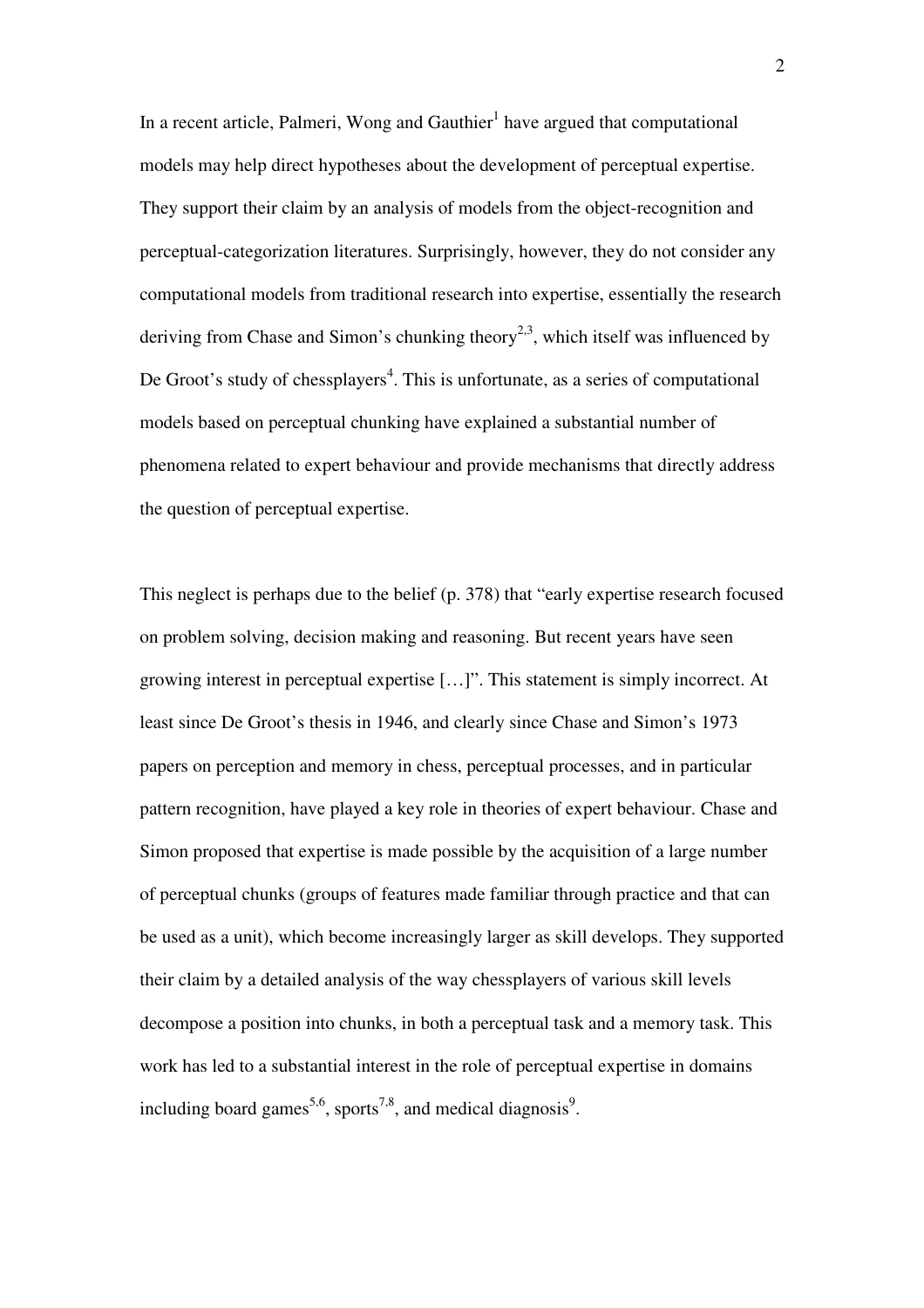Research into perceptual expertise has also led to a number of computational models of expert behaviour<sup>10,11</sup>, in particular with respect to chess expertise. While early work used information theory<sup>12</sup>, later work used mechanisms related to domain-specific heuristics for simulating eye movements<sup>13</sup> and chunking mechanisms for simulating perception and memory<sup>14</sup>. A recent computational model, CHREST (Chunk Hierarchy and REtrieval STructures)<sup>15-21</sup> has integrated these early models, providing an explanation of how pattern-recognition mechanisms develop to enable a rapid identification of external objects, how experts' perceptual chunks help direct their eye movements, and how some chunks evolve into schemata that ground conceptual understanding into perceptual knowledge. Simulations from novices to grandmasters capture the details of data such as the duration and overall pattern of eye fixations; the number, size, and internal structure of the reconstructed chunks; the effect of various distortions on pattern recognition; and the overall improvement curve in memory experiments, both as a function of expertise and of presentation time. Contrasting with the models discussed by Palmeri et al., CHREST simulates the perceptual behaviour of top-level experts, and integrates perceptual expertise with memory, problem solving, and decision making. As reviewed in a recent TICS article<sup>20</sup>, the generality of chunking mechanisms is supported by their application to a number of domains, including verbal learning, letter perception, categorization, early acquisition of language, problem solving in physics, and the role of high-level information on perception.

Most of the phenomena discussed by Palmeri et al. either relate to expertise that most people have (e.g., face expertise) or to the type of "expertise" acquired after a few hours of practice at most. By contrast, traditional research into expertise has studied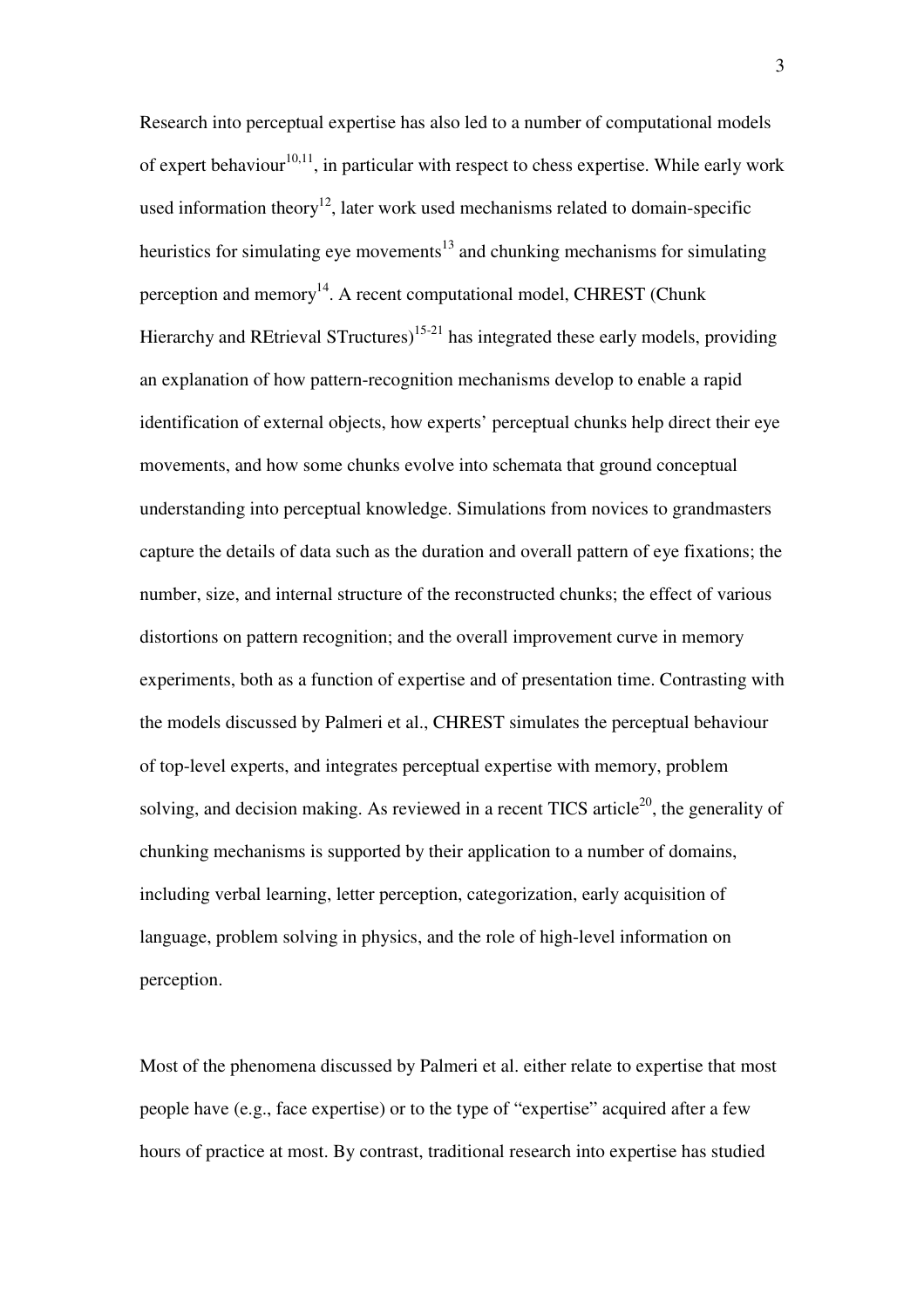individuals that perform vastly better than the majority in their domain, typically after many years of practice and study. While we recognize this difference in emphasis, we strongly believe, as do Palmeri et al. (p. 378) that essentially the same mechanisms are used in all these domains. By showing how perceptual mechanisms underpin memory and problem solving processes, and backing up their claims by detailed simulations from novices to top-level experts, chunking models go beyond the models discussed by Palmeri et al., which are mostly limited to the (important) processes of identification, recognition and categorization.